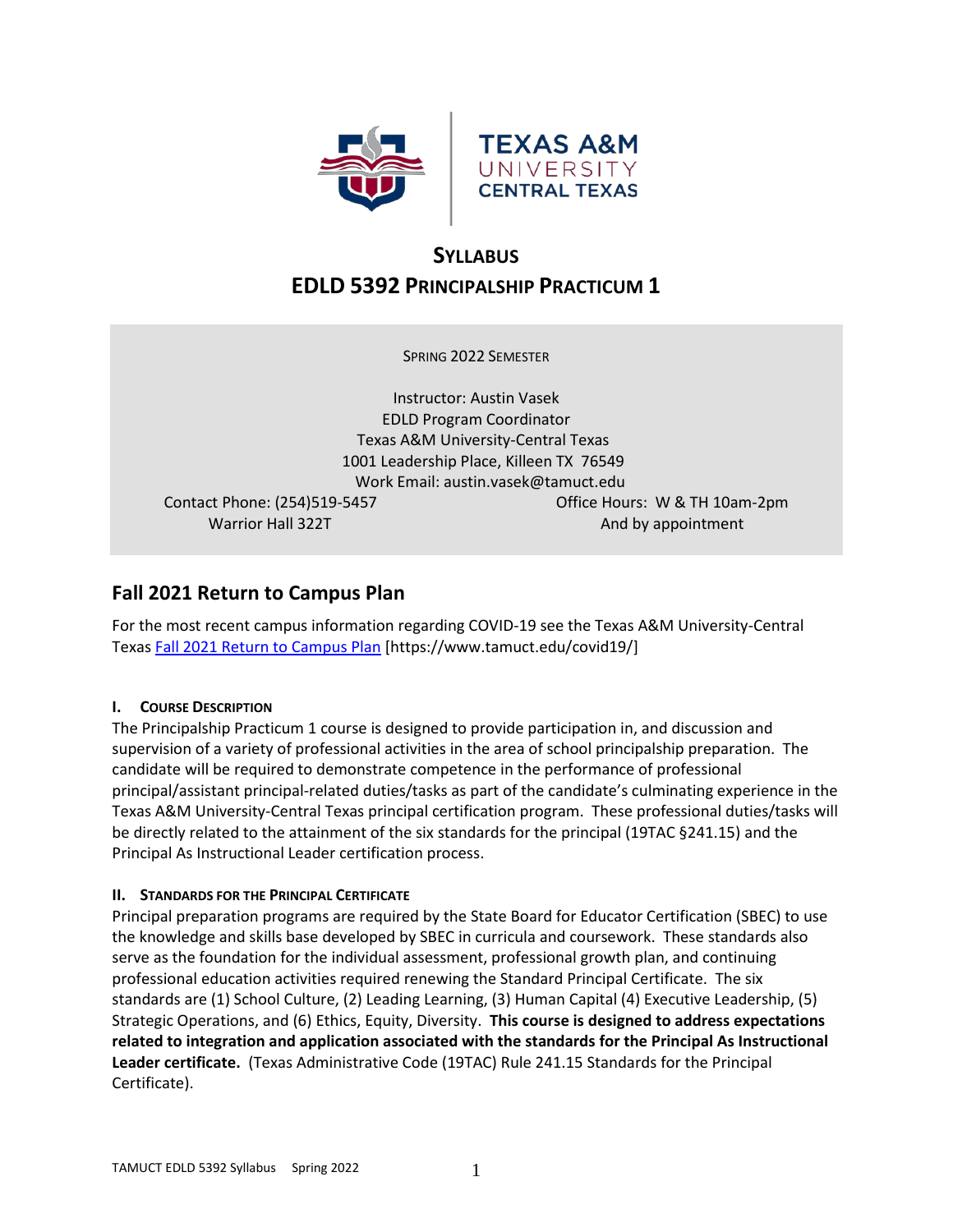In addition, the course is designed to reinforce the following:

The six (6) domains and eleven (11) competencies tested on the TExES (Texas Examinations of Educator Standards) Principal As Instructional Leader test.

### **III. COURSE LEARNING OBJECTIVES/ACTIVITIES/ASSESSMENT**

This course utilizes the literature and research studied during the courses taken as part of the TAMUCT principal certification program. The practicum is a two-semester-long capstone experience to maximize the candidate's opportunities to practice and refine knowledge and skills required for school-level instructional leadership. Candidates submit a practicum plan that is approved by both the on-site mentor/supervisor and the university supervisor. The candidate keeps a log of activities/hours.

Student Learning Objectives (SLO's)

1 Evaluate personal strengths and challenges in relation to Texas standards for the principalship and certification

2 Synthesize and apply knowledge and skills by taking responsibility for leading complex school-level initiatives and processes that involve direct interaction with staff, students, parents, and the greater school community.

3 Analyze the complexity of leadership responsibilities and school processes at school levels other than the intern's home-school level.

4 Demonstrate the knowledge and ability to successfully engage in leadership behaviors/actions and to meet state principal certification expectations/requirements.

#### **The required texts for the course are:**

- Lemov, Doug. *Teach Like a Champion 2.0: 62 Techniques that Put Students on the Path to College*. Jossey-Bass, 2015 (978-1118901854)
- Texas Education Agency. (2019). *Texas examination of educator standards TExES preparation manual 268 principal*. Austin, TX: Author. DOWNLOAD
- Wilmore, E. (2019). *Passing the Principal as Instructional Leader TExES exam: Keys to certification and school leadership* (3rd ed.). Thousand Oaks, CA: Corwin Press. (ISBN# 9781544342153)

# **IV. SCHEDULE OF EDLD 5392 PRACTICUM ACTIVITIES AND SUPERVISION**

The candidate will be supervised in the practicum by a university supervisor and a site supervisor. Except in special circumstances that must be approved by the course instructor, the site supervisor/mentor will be the school principal. The candidate is responsible for scheduling and completing all required activities and assignments. The candidate will utilize the advice of the site supervisor and university field supervisor when planning and scheduling course activities.

# **V. COURSE ASSIGNMENTS**

The **requirements** associated with the course are identified below *and additional requirements may be added at the discretion of the university supervisor*. Course requirements include:

# **A. Practicum Application (10pts)**

The candidate will complete the Practicum Application Document and submit via Canvas.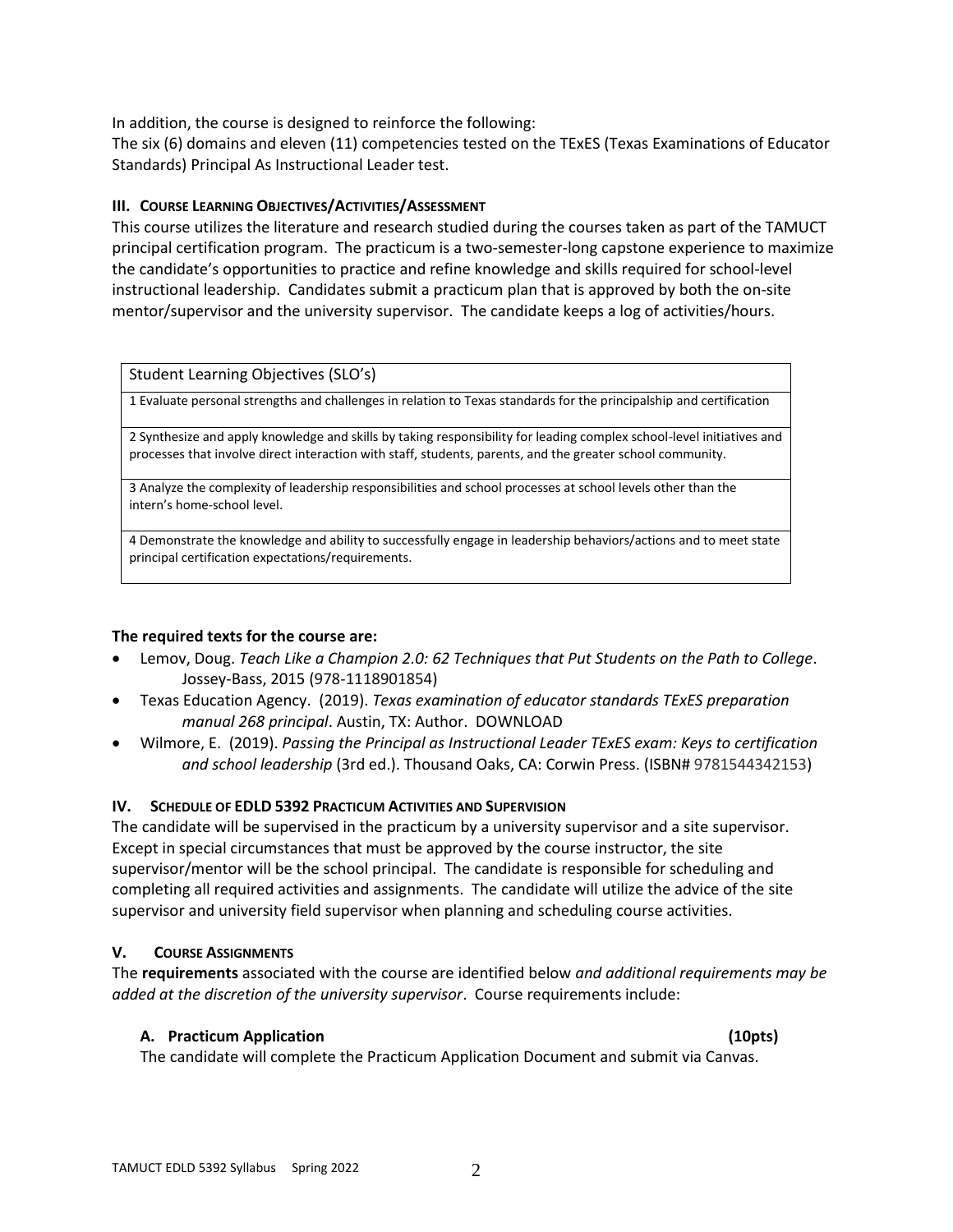### **B. Initial Meeting (10pts)**

The candidate will schedule and facilitate a meeting with his/her site supervisor and university field supervisor to discuss practicum activities and logistics prior to the start of the practicum and then submit a completed Practicum Initial Meeting Record on the Canvas course site.

# **C. Weekly Activity Log (12) (10pts=120)**

The candidate is required to submit weekly activity logs, each week for 12 weeks and include a time log of activities, descriptions/reflection, and standards (for format, see Appendix E). The candidate is expected to log a minimum of 85 hours of project/activity effort during the 12-week log window.

# **D. Observations of Leadership Practice (2x) (10pts=20)**

The university supervisor will formally observe the candidate at least two times during the practicum. The university supervisor will document leadership practice associated with the student's major projects and activities during two 45-minute observations. The first observation **must** occur within the first five weeks of the practicum. Of particular importance is the student's use of ethical decision-making, culture analysis, team facilitation, and collaborative problem solving to move agendas related to major projects and activities. A copy of the completed *Principal Practicum Observation and Conference Form* is provided by the field supervisor/instructor and shared with the student and site supervisor/mentor.

# **E. Multiple School-Level Experiences (10 pts)**

The practicum must include association with and visitation at all three school levels (elementary, middle, and high schools) within the 'total' practicum experience to provide greater insight into environments that principal practicum students are held accountable for on the Principal As Instructional Leader TExES 268 Examination and later in administrative roles. The candidate will complete a 3 page comparative reflective paper about his/her findings at both additional levels. The paper should include reflections about connections, alignment, patterns, contrasts, lessons learned, etc. (Written product rubric)

# **F. Professional Reading Review/Summary (10 pts)**

The candidate will read *Teach Like a Champion 2.0: 62 Techniques that Put Students on the Path to College* and write a 4-page review/summary/application paper. (Written product rubric)

# **G. Update professional Portfolio (10 pts)**

The candidate will provide an update to their Professional Portfolio by adding a Summary/Reflective document entitled "Field-based Practicum Overview." This document will summarize the Major Projects and activities performed, with brief reflective analysis of the field-based practicum experience. This document should be 2 pages in length. The practicum experience is also a great opportunity to collect leadership "artifacts" for your professional portfolio. (Written product rubric)

# **H. Audit Practicum Folder and attend Seminar Sessions (10 pts)**

The candidate will attend and participate in all course seminar sessions. The candidate will maintain a practicum folder (collection) of all practicum forms/assignments/documentation for certification. Verification of folder contents, with final combined activity log must be provided end of semester.

# **VI. EVALUATION AND GRADING:**

The instructor will determine grades for the course assignments and assessments through the use the assignment criteria and assessment rubrics outlined in this syllabus. To earn the grade of A, students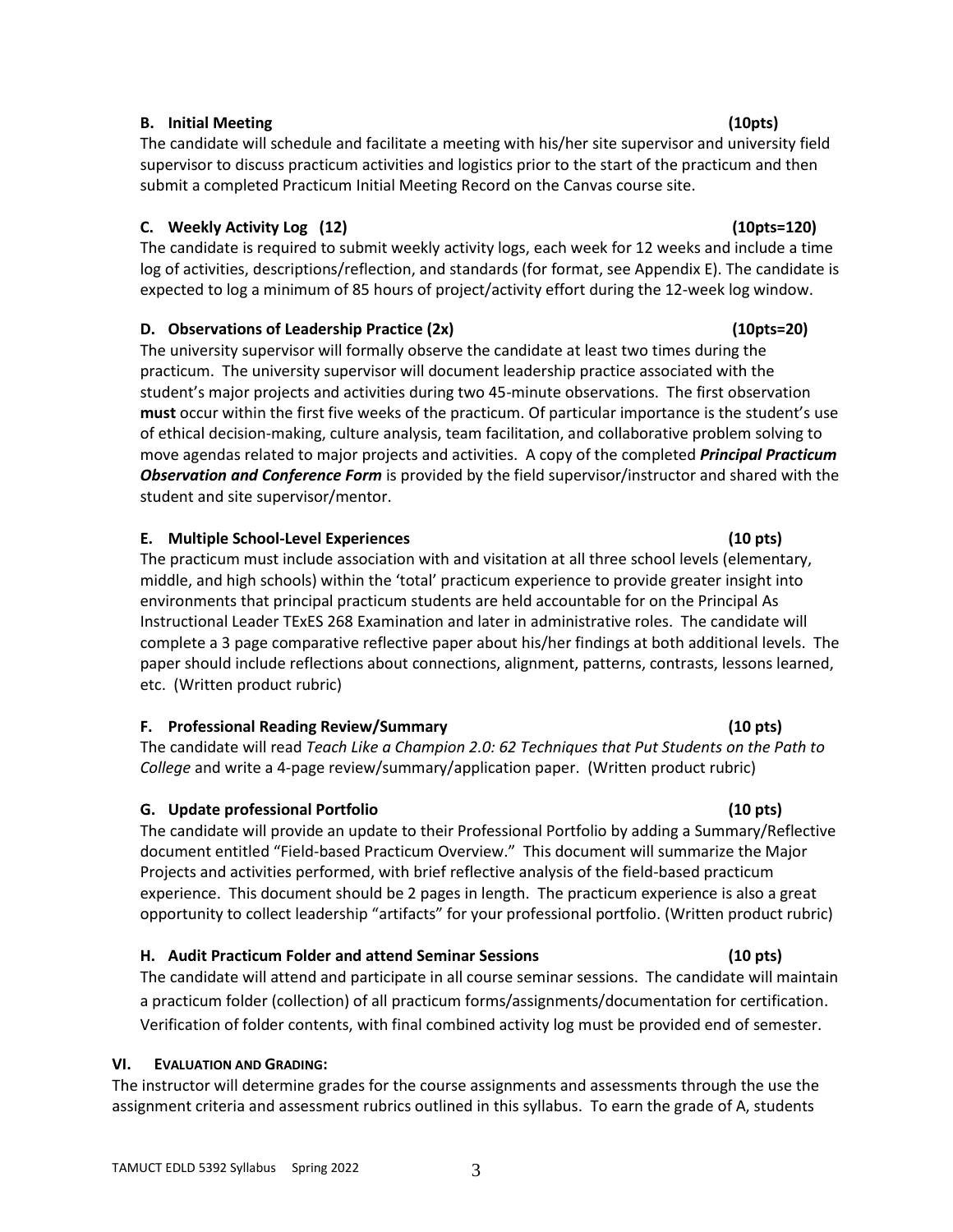must earn 90% of total points on the following learning activities/items. For a grade of B, 80% of total points must be earned. Maximum points for each assignment are in ( ).

- Practicum Application (10 points)
- Initial Meeting Record (10 points)
- Weekly Activity Log (120 points)
- Observations (20 points)
- Multiple School Level Paper (10 points)
- Professional Reading Review Paper (10 points)
- Update Professional Portfolio (10 Points)
- Seminar attendance/Practicum Folder(10 points)

**CAVEAT:** The awarding of grades is not automatic. The judgment of the instructor will determine whether each assignment is completed satisfactorily. In no case should materials be those submitted for another course; neither should the materials submitted be a collection of file materials. Students not meeting the grading guidelines described above will receive a grade of C or lower based on their performance and may be required to re-take the course.

#### **COURSE CALENDAR**

| <b>EDLD 5392 Pacing Calendar</b> |              |                                   |                      |                                  |
|----------------------------------|--------------|-----------------------------------|----------------------|----------------------------------|
| Week                             | <b>Date</b>  | <b>Assignment or Activity</b>     | <b>Tentative Due</b> | <b>Practicum Seminar Session</b> |
| $\mathbf{1}$                     | Jan 18-23    | Practicum Application Form,       | <b>Jan 23</b>        | Jan 22                           |
| $\overline{2}$                   | Jan 24-30    | Initial Mtg, Reading Review Paper | <b>Jan 30</b>        |                                  |
| 3                                | Jan 31-Feb 6 | Log <sub>1</sub>                  | Feb 6                |                                  |
| 4                                | Feb 7-13     | Log <sub>2</sub>                  | Feb <sub>13</sub>    |                                  |
| 5                                | Feb 14-20    | Observation 1, Log 3              | Feb 20               | Feb 19                           |
| 6                                | Feb 21-27    | Log 4                             | Feb 27               |                                  |
| $\overline{7}$                   | Feb 28-Mar 6 | Log <sub>5</sub>                  | Mar <sub>6</sub>     |                                  |
| 8                                | Mar 7-13     | Log <sub>6</sub>                  | Mar 13               |                                  |
| 9                                | Mar14-20     | Observation 2, Log 7              | Mar 20               |                                  |
| 10                               | Mar 21-27    | Log <sub>8</sub>                  | Mar 27               | Mar 26                           |
| 11                               | Mar 28-Apr 3 | Log <sub>9</sub>                  | Apr 3                |                                  |
| 12                               | Apr 4-10     | Log 10                            | Apr 10               | April 9                          |
| 13                               | Apr 11-17    | Log 11                            | Apr 17               |                                  |
| 14                               | Apr 18-24    | MultiSchool-Level Paper, Log 12   | Apr 24               |                                  |
| 15                               | Apr25-May 1  | Update Professional Portfolio     | May 1                |                                  |
| 16                               | May 2-8      | Audit Practicum Folder            | May $7*$             | May 7                            |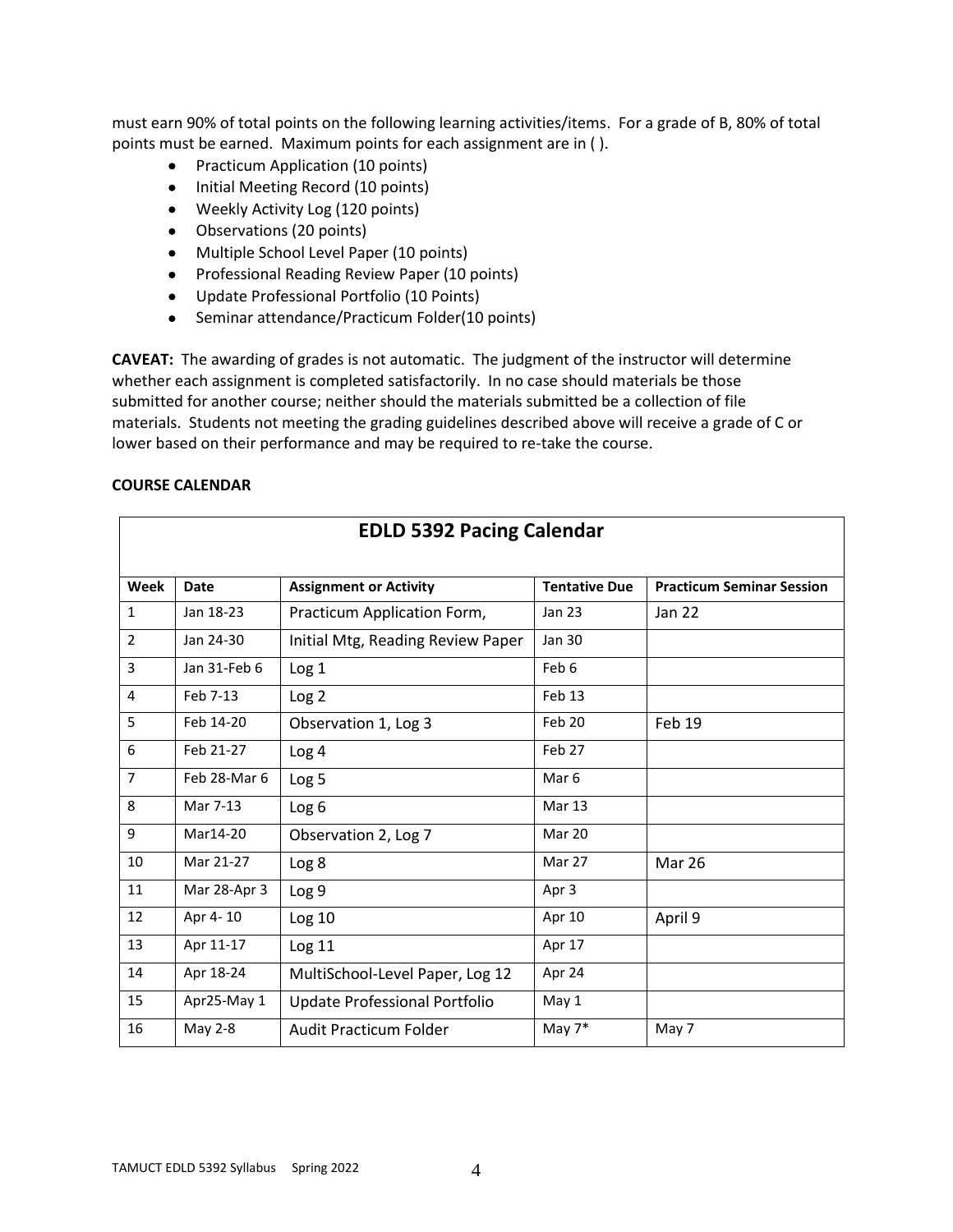# **COLLABORATIVE PARTICIPATION ASSESSMENT RUBRIC**

| <b>Dimensions</b>                                                          |                                                                                                                                                                                                                                    |                                                                                                                                                                                                                            |                                                                                                                                                                                                                   |
|----------------------------------------------------------------------------|------------------------------------------------------------------------------------------------------------------------------------------------------------------------------------------------------------------------------------|----------------------------------------------------------------------------------------------------------------------------------------------------------------------------------------------------------------------------|-------------------------------------------------------------------------------------------------------------------------------------------------------------------------------------------------------------------|
| Dimension 1:<br>Engagement                                                 | Present, prompt, and prepared;<br>consistently participates by<br>developing ideas and posing<br>questions from a comprehensive and<br>reflective perspective                                                                      | Present, generally prompt and prepared;<br>frequently participates by offering ideas<br>and asking questions from a more inclusive<br>perspective                                                                          | Non-attendance and/or pattern of<br>tardiness and/or lack of preparation;<br>participates infrequently with contributions<br>offered from a narrowly focused<br>perspective; may demonstrate off-task<br>behavior |
| <b>Dimension 2:</b><br>Summary                                             | Consistently demonstrates an<br>organized, succinct, and polished<br>synthesis of major themes & concepts                                                                                                                          | Generally demonstrates an organized and<br>logical examination of major themes and<br>concepts                                                                                                                             | Demonstrates minimal knowledge of major<br>themes and concepts; summary lacks<br>breadth and/or depth                                                                                                             |
| <b>Dimension 3:</b><br>Connections/<br><b>Critique</b>                     | Unique and insightful connections<br>and critique linking major themes/<br>concepts, prior learning, current<br>research and the field of practice                                                                                 | Generally offers clear and relevant<br>connections and critique between major<br>themes/concepts, prior learning, current<br>research and the field of practice                                                            | Offers infrequent and/or shallow<br>connections and critique among major<br>themes/concepts, prior learning, current<br>research and the field of practice                                                        |
| <b>Dimension 4:</b><br>Mechanics/<br><b>Communication</b><br><b>Skills</b> | Consistently uses professional<br>language and correct grammar when<br>speaking; consistently listens actively<br>while others speak; consistently seeks<br>feedback to ensure understanding is<br>achieved during course activity | Generally uses professional language and<br>correct grammar when speaking;<br>generally listens actively while others<br>speak; frequently seeks feedback to<br>ensure understanding is achieved during<br>course activity | Seldom uses professional language and/or<br>correct grammar when speaking; rarely<br>listens actively while others speak; seldom<br>seeks feedback to ensure understanding is<br>achieved during course activity  |

#### **WRITTEN PRODUCT ASSESSMENT RUBRIC**

| <b>Dimensions</b>                               | Д                                                                                                                                                  | 7                                                                                                                                              |                                                                                                                                                     |
|-------------------------------------------------|----------------------------------------------------------------------------------------------------------------------------------------------------|------------------------------------------------------------------------------------------------------------------------------------------------|-----------------------------------------------------------------------------------------------------------------------------------------------------|
| <b>Dimension 1:</b><br>Engagement               | Interesting and inviting introduction,<br>coherent sequence/transition of<br>ideas, and thoughtful conclusion                                      | Introduction, body, and conclusion provide<br>logical flow of ideas that engages reader                                                        | Product lacks structure and coherence to<br>engage reader in a meaningful flow of ideas                                                             |
| <b>Dimension 2:</b><br>Summary                  | Consistently demonstrates an<br>organized, succinct, and polished<br>synthesis of major themes & concepts                                          | Generally demonstrates an organized and<br>logical examination of major themes and<br>concepts                                                 | Demonstrates minimal knowledge of major<br>themes and concepts; summary lacks<br>breadth and/or depth                                               |
| Dimension 3:<br>Connections/<br><b>Critique</b> | Unique and insightful connections<br>and critique linking major themes/<br>concepts, prior learning, current<br>research and the field of practice | Clear and relevant connections and critique<br>between major themes/concepts, prior<br>learning, current research and the field of<br>practice | Infrequent and/or shallow connections and<br>critique among major themes/concepts,<br>prior learning, current research and the<br>field of practice |
| Dimension 4:<br>Mechanics/<br><b>APA Format</b> | Mechanically sound and follows APA<br>format with less than two errors<br>(mechanical or formatting)                                               | Mechanically sound and follows APA<br>format, with two to three errors<br>(mechanical or formatting)                                           | Not mechanically sound;<br>four or more mechanical and/or formatting<br>errors                                                                      |

#### **CRITERIA AND RUBRIC FOR ASSESSING PROFESSIONAL PORTFOLIO**

| AREA                          | <b>EXCEPTIONAL</b>                                                                                                                                                                                                                                               | <b>ACCEPTABLE</b>                                                                                                                                                                                                  | <b>UNACCEPTABLE</b>                                                                                                                                                                                                                             |
|-------------------------------|------------------------------------------------------------------------------------------------------------------------------------------------------------------------------------------------------------------------------------------------------------------|--------------------------------------------------------------------------------------------------------------------------------------------------------------------------------------------------------------------|-------------------------------------------------------------------------------------------------------------------------------------------------------------------------------------------------------------------------------------------------|
| CONCEPTUAL-<br><b>IZATION</b> | Selection of entries is carefully made to<br>demonstrate in-depth comprehension of<br>preparation goals and Texas Principal<br>standards and dispositions, as well as a high<br>degree of insight regarding their<br>interdependence with professional practice. | Selection of entries demonstrates<br>knowledge of preparation goals and<br>Texas Principal standards and<br>dispositions, and an adequate<br>understanding of their interdependence<br>with professional practice. | Selection of entries reflects insufficient<br>evidence of knowledge of preparation<br>goals and/or Texas Principal standards<br>and dispositions, and/or an inadequate<br>understanding of their interdependence<br>with professional practice. |
| <b>COHERENCE</b>              | Enhanced by adherence to thematic<br>framework grounded in student's leadership<br>philosophy and reinforced by the selection<br>of entries, the theme provides a unique<br>perspective that allows for the creative<br>development of ideas.                    | Student's leadership philosophy<br>provides thematic unity for portfolio,<br>allowing for the logical development of<br>ideas.                                                                                     | No visible thematic framework exists to<br>explain relationships between and<br>among entries. Development of ideas is<br>vague and student's leadership<br>philosophy is unclear.                                                              |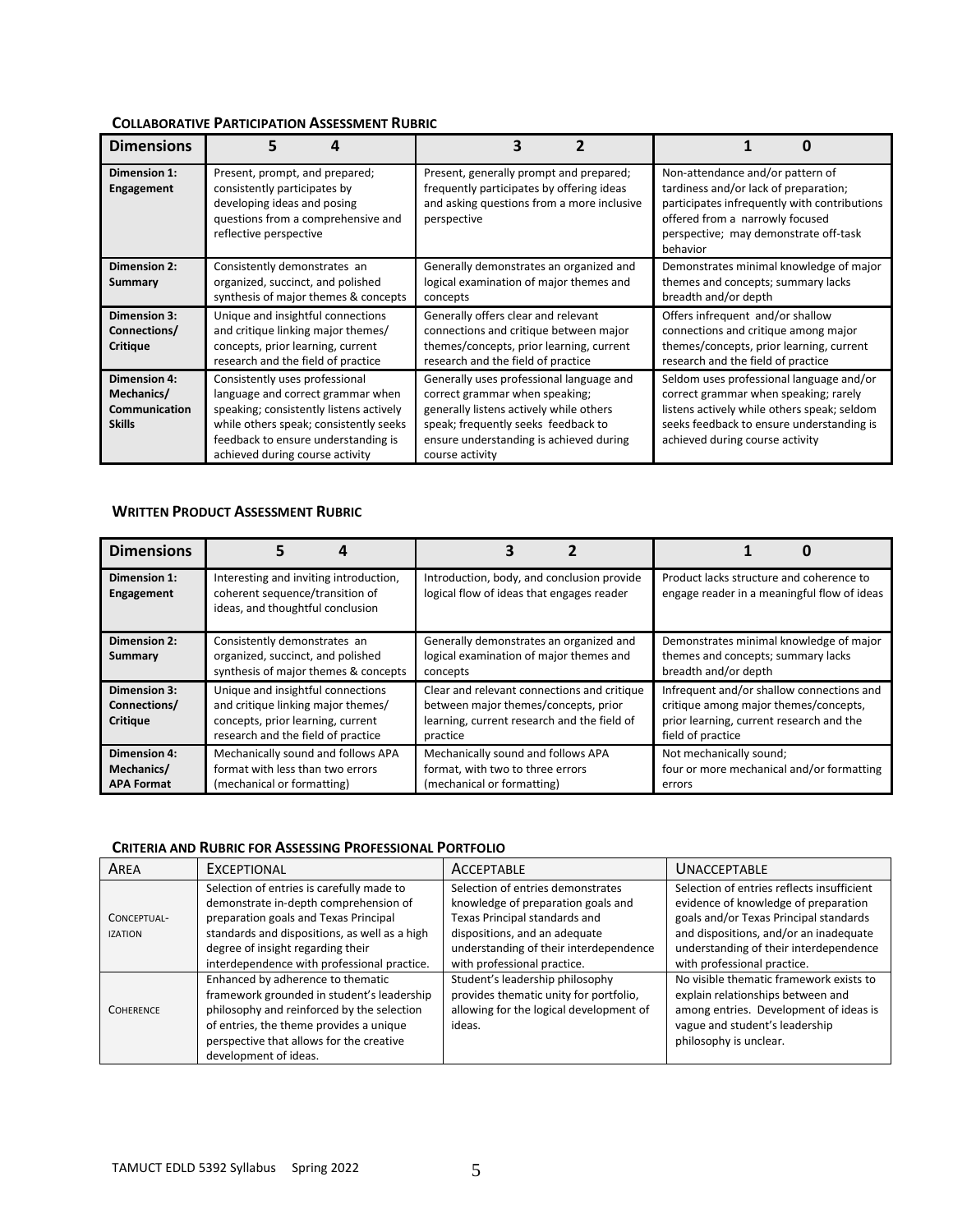|               | Portfolio demonstrates sustained reflection    | Portfolio demonstrates evidence of          | Portfolio demonstrates little evidence of  |
|---------------|------------------------------------------------|---------------------------------------------|--------------------------------------------|
|               | and critical thought. Assimilation of          | reflection and critical thought. A degree   | reflection or critical thought. The        |
|               | knowledge, both propositional and              | of insightfulness is apparent in the        | presentation neither addresses the         |
| PERSONAL/     | procedural, is central to the presentation,    | student's work, and elements of             | processes of portfolio development nor     |
| PROFESSIONAL  | providing evidence of reflection and           | reflection and development of               | reasons for inclusion of selected entries. |
| <b>GROWTH</b> | development of knowledge/skill/values. The     | knowledge/skill/values are recognizable.    | Little evidence of reflection or           |
|               | presentation demonstrates the ability to       | The presentation addresses the process      | development of knowledge/skill/values.     |
|               | engage in reflection-on-action as well as      | of portfolio development and rationale      | Little or very limited assessment of own   |
|               | reflection-in-action. Strong evidence of self- | for selection of entries. Evidence of self- | learning and growth.                       |
|               | guided self-assessment of learning and         | assessment of learning and growth.          |                                            |
|               | growth.                                        |                                             |                                            |
|               | Ideas expressed cogently and with attention    | Ideas are expressed in a clear fashion.     | The presentation does not conform to       |
| PRESENTA-TION | to detail. Portfolio and presentation are      | Connections between and among               | expectations for graduate work. Media      |
|               | enhanced by creative application of a range    | portfolio entries are made clear through    | options are confusing or absent,           |
|               | of media options, and there are no             | the logical use of media options and        | resulting in a portfolio of discrete       |
|               | mechanical errors to detract from the          | there are few mechanical errors.            | entries. Ideas are poorly articulated and  |
|               | presentation.                                  |                                             | multiple mechanical errors detract.        |

Note: Rubric adapted from portfolio rubric used in Marshall University Leadership Studies Program

#### **CLASS PRESENTATION ASSESSMENT RUBRIC**

| <b>Dimensions</b>                                            |                                                                                                                                                                                                             | 3                                                                                                                                                       |                                                                                                                                                     |
|--------------------------------------------------------------|-------------------------------------------------------------------------------------------------------------------------------------------------------------------------------------------------------------|---------------------------------------------------------------------------------------------------------------------------------------------------------|-----------------------------------------------------------------------------------------------------------------------------------------------------|
| Dimension 1:<br>Engagement                                   | Interesting and inviting introduction,<br>coherent sequence/transition of<br>ideas, and thoughtful conclusion                                                                                               | Introduction, body, and conclusion provide<br>a logical flow of ideas that engage the<br>audience                                                       | Product lacks structure and coherence to<br>engage the reader in a meaningful flow of<br>ideas                                                      |
| Dimension 2:<br>Summary                                      | Consistently demonstrates an<br>organized, succinct, and polished<br>synthesis of major themes & concepts                                                                                                   | Generally demonstrates an organized and<br>logical examination of major themes and<br>concepts                                                          | Demonstrates minimal knowledge of major<br>themes and concepts; summary lacks<br>breadth and/or depth                                               |
| Dimension 3:<br>Connections/<br><b>Critique</b>              | Unique and insightful connections<br>and critique linking major<br>themes/concepts, prior learning,<br>current research and the field of<br>practice                                                        | Clear and relevant connections and critique<br>between major themes/concepts, prior<br>learning, current research and the field of<br>practice          | Infrequent and/or shallow connections and<br>critique among major themes/concepts,<br>prior learning, current research and the<br>field of practice |
| Dimension 4:<br>Mechanics/<br>Communication<br><b>Skills</b> | Establishes and maintains an open,<br>thoughtful, and facilitative<br>relationship with the audience;<br>speaks with appropriate modulation,<br>pace, and volume; no grammatical or<br>pronunciation errors | Establishes and maintains an instructional<br>relationship with the audience; speaks<br>clearly; two or fewer errors in grammar<br>and/or pronunciation | Minimal or no connection with the<br>audience; lacks clarity in speaking; three or<br>more errors in grammar and/or<br>pronunciation.               |

#### **COURSE AND UNIVERSITY PROCEDURES AND POLICIES**

#### **Technology Requirements**

This course will use the A&M-Central Texas Instructure Canvas learning management system. **We strongly recommend the latest versions of Chrome or Firefox browsers. Canvas no longer supports any version of Internet Explorer.**

Logon to A&M-Central Texas Canvas [https://tamuct.instructure.com/] or access Canvas through the TAMUCT Online link in myCT [https://tamuct.onecampus.com/]. You will log in through our Microsoft portal. Username: Your MyCT email address. Password: Your MyCT password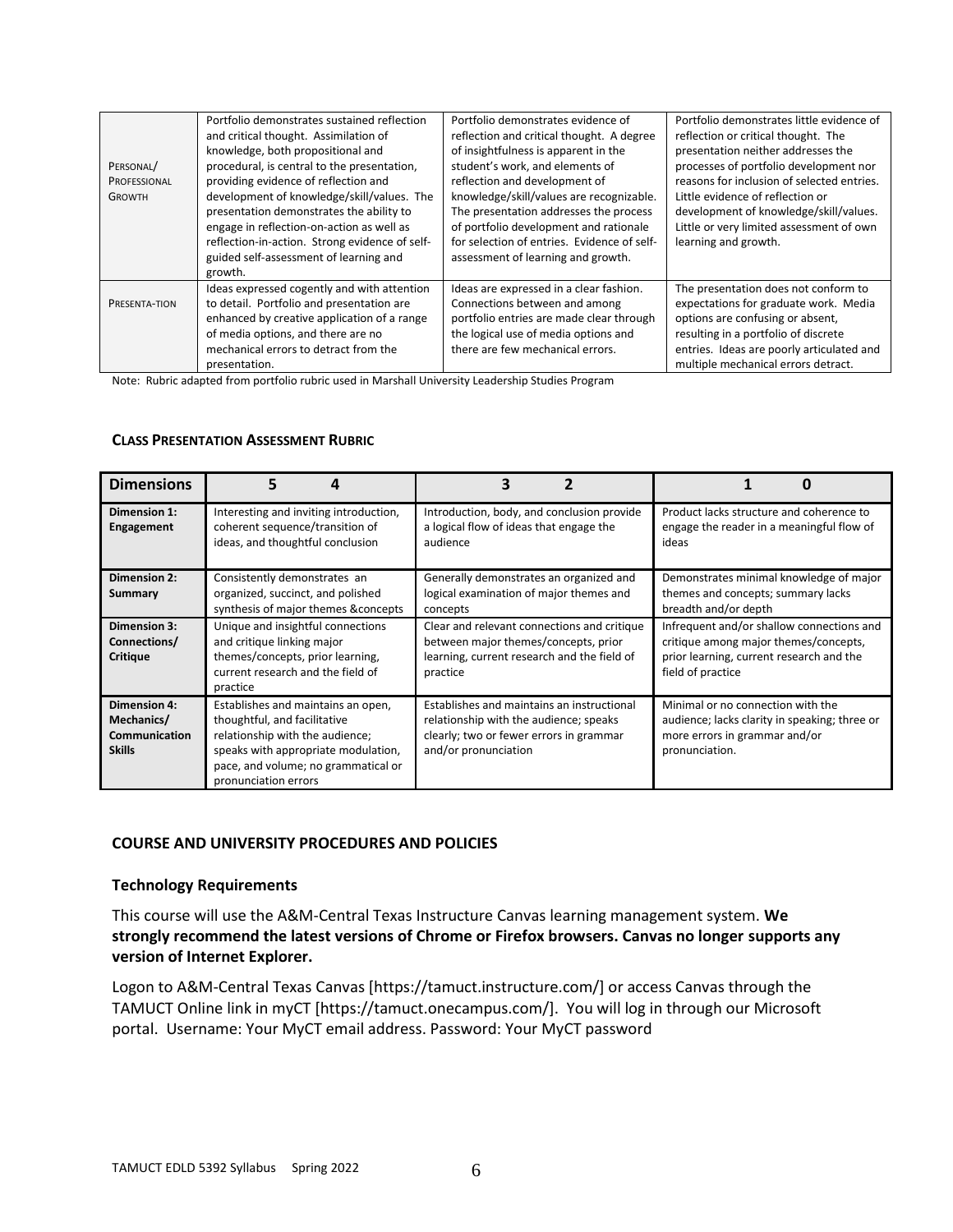# **Canvas Support**

Use the Canvas Help link, located at the bottom of the left-hand menu, for issues with Canvas. You can select "Chat with Canvas Support," submit a support request through "Report a Problem," or call the Canvas support line: 1-844-757-0953.

For issues related to course content and requirements, contact your instructor.

### **Online Proctored Testing**

A&M-Central Texas uses Proctorio for online identity verification and proctored testing. This service is provided at no direct cost to students. If the course requires identity verification or proctored testing, the technology requirements are: Any computer meeting the minimum computing requirements, plus web camera, speaker, and microphone (or headset). Proctorio also requires the Chrome web browser with their custom plug in.

# **Other Technology Support**

For log-in problems, students should contact Help Desk Central, 24 hours a day, 7 days a week

Email: [helpdesk@tamu.edu](mailto:helpdesk@tamu.edu) Phone: (254) 519-5466 [Web Chat:](http://hdc.tamu.edu/) [http://hdc.tamu.edu] *Please let the support technician know you are an A&M-Central Texas student.*

### **DROP POLICY**

If you discover that you need to drop this class, you must complete the [Drop Request](https://dynamicforms.ngwebsolutions.com/casAuthentication.ashx?InstID=eaed95b9-f2be-45f3-a37d-46928168bc10&targetUrl=https%3A%2F%2Fdynamicforms.ngwebsolutions.com%2FSubmit%2FForm%2FStart%2F53b8369e-0502-4f36-be43-f02a4202f612) Dynamic Form through Warrior Web.

[https://dynamicforms.ngwebsolutions.com/casAuthentication.ashx?InstID=eaed95b9-f2be-45f3-a37d-46928168bc10&targetUrl=https%3A%2F%2Fdynamicforms.ngwebsolutions.com%2FSubmit%2FForm%2 FStart%2F53b8369e-0502-4f36-be43-f02a4202f612].

Faculty cannot drop students; this is always the responsibility of the student. The Registrar's Office will provide a deadline on the Academic Calendar for which the form must be completed. Once you submit the completed form to the Registrar's Office, you must go into Warrior Web and confirm that you are no longer enrolled. If you still show as enrolled, FOLLOW-UP with the Registrar's Office immediately. You are to attend class until the procedure is complete to avoid penalty for absence. Should you miss the drop deadline or fail to follow the procedure, you will receive an F in the course, which may affect your financial aid and/or VA educational benefits.

# **Academic Integrity**

Texas A&M University-Central Texas values the integrity of the academic enterprise and strives for the highest standards of academic conduct. A&M-Central Texas expects its students, faculty, and staff to support the adherence to high standards of personal and scholarly conduct to preserve the honor and integrity of the creative community. Any deviation by students from this expectation may result in a failing grade for the assignment and potentially a failing grade for the course. All academic misconduct concerns will be referred to the Office of Student Conduct. When in doubt on collaboration, citation, or any issue, please contact your instructor before taking a course of action.

For more [information](https://nam04.safelinks.protection.outlook.com/?url=https%3A%2F%2Fwww.tamuct.edu%2Fstudent-affairs%2Fstudent-conduct.html&data=04%7C01%7Clisa.bunkowski%40tamuct.edu%7Ccfb6e486f24745f53e1a08d910055cb2%7C9eed4e3000f744849ff193ad8005acec%7C0%7C0%7C637558437485252160%7CUnknown%7CTWFpbGZsb3d8eyJWIjoiMC4wLjAwMDAiLCJQIjoiV2luMzIiLCJBTiI6Ik1haWwiLCJXVCI6Mn0%3D%7C1000&sdata=yjftDEVHvLX%2FhM%2FcFU0B99krV1RgEWR%2BJ%2BhvtoR6TYk%3D&reserved=0) regarding the Student Conduct process, [https://www.tamuct.edu/studentaffairs/student-conduct.html].

If you know of potential honor violations by other students, you may [submit](https://nam04.safelinks.protection.outlook.com/?url=https%3A%2F%2Fcm.maxient.com%2Freportingform.php%3FTAMUCentralTexas%26layout_id%3D0&data=04%7C01%7Clisa.bunkowski%40tamuct.edu%7Ccfb6e486f24745f53e1a08d910055cb2%7C9eed4e3000f744849ff193ad8005acec%7C0%7C0%7C637558437485262157%7CUnknown%7CTWFpbGZsb3d8eyJWIjoiMC4wLjAwMDAiLCJQIjoiV2luMzIiLCJBTiI6Ik1haWwiLCJXVCI6Mn0%3D%7C1000&sdata=CXGkOa6uPDPX1IMZ87z3aZDq2n91xfHKu4MMS43Ejjk%3D&reserved=0) a report, [https://cm.maxient.com/reportingform.php?TAMUCentralTexas&layout\_id=0].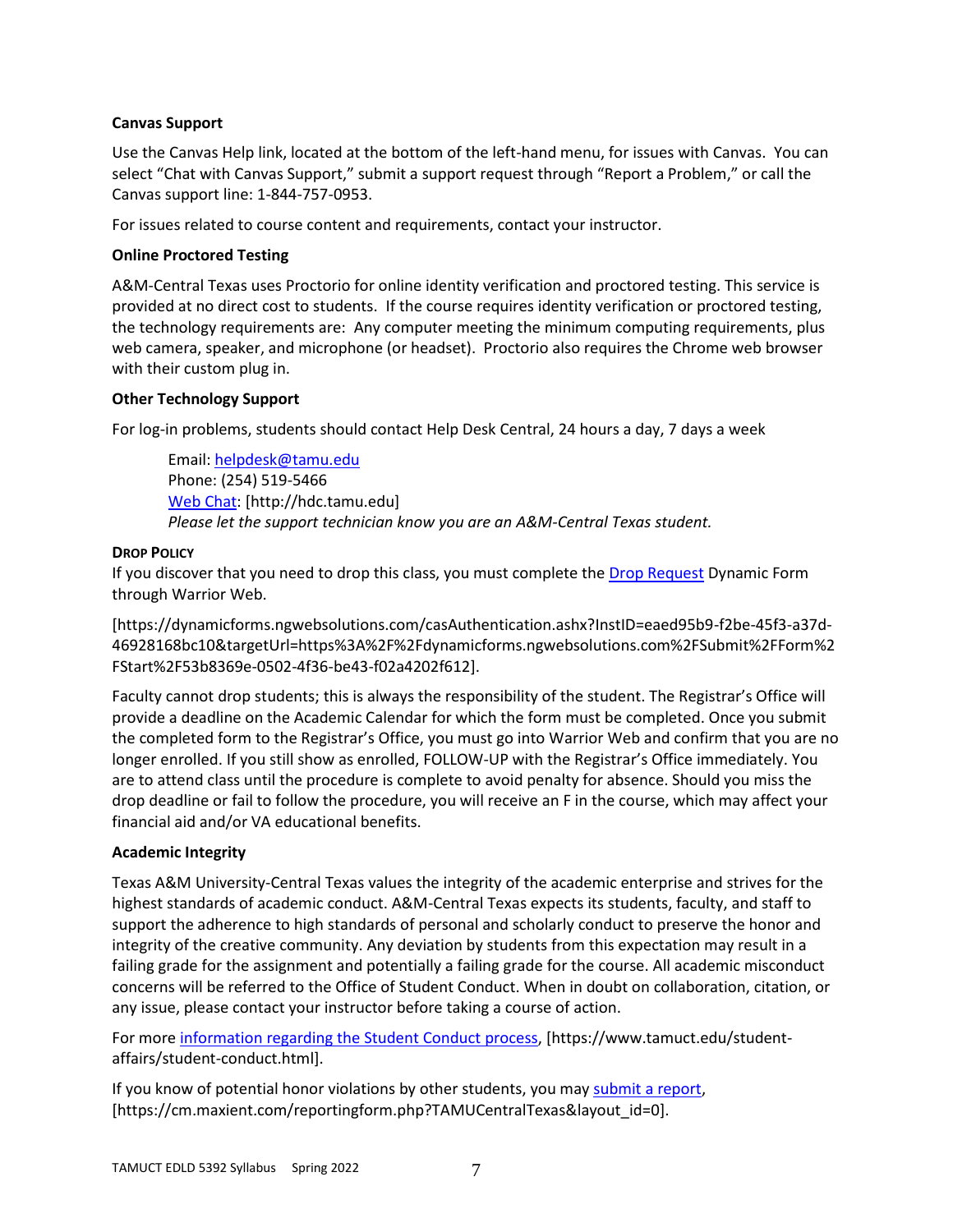## **Academic Accommodations**

At Texas A&M University-Central Texas, we value an inclusive learning environment where every student has an equal chance to succeed and has the right to a barrier-free education. The Office of Access and Inclusion is responsible for ensuring that students with a disability receive equal access to the university's programs, services and activities. If you believe you have a disability requiring reasonable accommodations, please contact the Office of Access and Inclusion, WH-212; or call (254) 501-5836. Any information you provide is private and confidential and will be treated as such.

For more information, please visit ou[r Access & Inclusion](https://tamuct.instructure.com/courses/717) Canvas page (log-in required) [https://tamuct.instructure.com/courses/717]

# **Important information for Pregnant and/or Parenting Students**

Texas A&M University-Central Texas supports students who are pregnant and/or parenting. In accordance with requirements of Title IX and related guidance from US Department of Education's Office of Civil Rights, the Dean of Student Affairs' Office can assist students who are pregnant and/or parenting in seeking accommodations related to pregnancy and/or parenting. Students should seek out assistance as early in the pregnancy as possible. For more information, please visit **Student Affairs** [https://www.tamuct.edu/student-affairs/pregnant-and-parenting-students.html]. Students may also contact the institution's Title IX Coordinator. If you would like to read more about these [requirements](http://www2.ed.gov/about/offices/list/ocr/docs/pregnancy.pdf)  [and guidelines](http://www2.ed.gov/about/offices/list/ocr/docs/pregnancy.pdf) online, please visit the website

[http://www2.ed.gov/about/offices/list/ocr/docs/pregnancy.pdf].

Title IX of the Education Amendments Act of 1972 prohibits discrimination on the basis of sex and gender–including pregnancy, parenting, and all related conditions. A&M-Central Texas is able to provide flexible and individualized reasonable accommodation to pregnant and parenting students. All pregnant and parenting students should contact the Associate Dean in the Division of Student Affairs at (254) 501- 5909 to seek out assistance. Students may also contact the University's Title IX Coordinator.

# **Tutoring**

Tutoring is available to all A&M-Central Texas students, on a remote online basis. Visit the Academic Support Community in Canvas to view schedules and contact information. Subjects tutored on campus include Accounting, Advanced Math, Biology, Finance, Statistics, Mathematics, and Study Skills. Student success coaching is available online upon request.

If you have a question regarding tutor schedules, need to schedule a tutoring session, are interested in becoming a tutor, success coaching, or have any other question, contact Academic Support Programs at (254) 501-5836, visit the Office of Student Success at 212F Warrior Hall, or by emailing studentsuccess@tamuct.edu.

Chat live with a tutor 24/7 for almost any subject from on your computer! Tutor.com is an online tutoring platform that enables A&M-Central Texas students to log in and receive online tutoring support at no additional cost. This tool provides tutoring in over 40 subject areas except writing support. Access Tutor.com through Canvas.

# **University Writing Center**

University Writing Center: Located in Warrior Hall 416, the University Writing Center (UWC) at Texas A&M University–Central Texas (A&M–Central Texas) is a free service open to all A&M–Central Texas students. For the Fall 2021 semester, the hours of operation are from 10:00 a.m.-5:00 p.m. Monday thru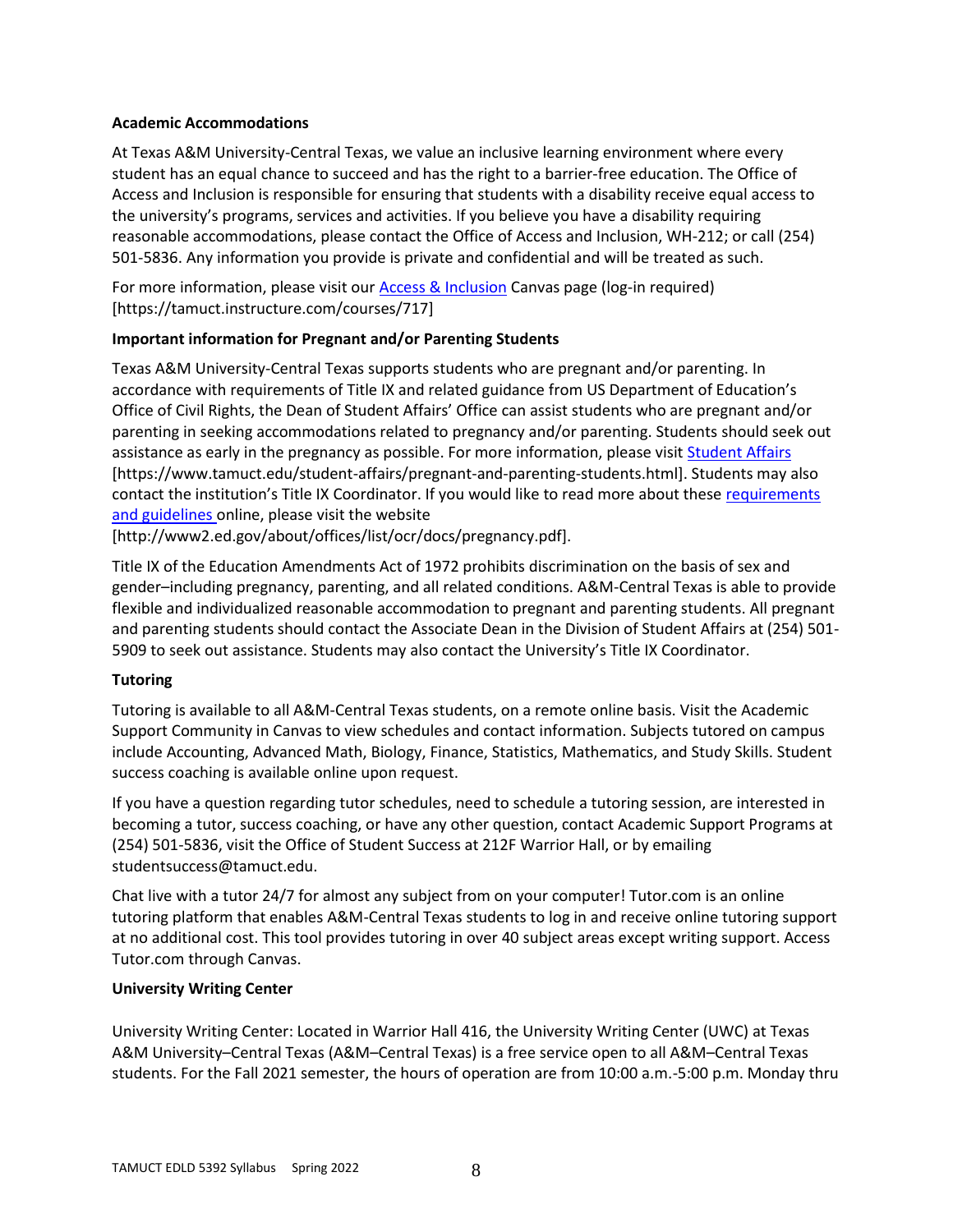Thursday in Warrior Hall 416 (with online tutoring available every hour as well) with satellite hours available online only Monday thru Thursday from 6:00-9:00 p.m. and Saturday 12:00-3:00 p.m.

Tutors are prepared to help writers of all levels and abilities at any stage of the writing process. While tutors will not write, edit, or grade papers, they will assist students in developing more effective composing practices. By providing a practice audience for students' ideas and writing, our tutors highlight the ways in which they read and interpret students' texts, offering guidance and support throughout the various stages of the writing process. In addition, students may work independently in the UWC by checking out a laptop that runs the Microsoft Office suite and connects to WIFI, or by consulting our resources on writing, including all of the relevant style guides. Whether you need help brainstorming ideas, organizing an essay, proofreading, understanding proper citation practices, or just want a quiet place to work, the UWC is here to help!

Students may arrange a one-to-one session with a trained and experienced writing tutor by making an appointment via WCOnline at https://tamuct.mywconline.com/. In addition, you can email Dr. Bruce Bowles Jr. at bruce.bowles@tamuct.edu if you have any questions about the UWC, need any assistance with scheduling, or would like to schedule a recurring appointment with your favorite tutor by making an appointment via WCOnline at https://tamuct.mywconline.com/. In addition, you can email Dr. Bruce Bowles Jr. at bruce.bowles@tamuct.edu if you have any questions about the UWC, need any assistance with scheduling, or would like to schedule a recurring appointment with your favorite tutor.

# **University Library**

The University Library provides many services in support of research across campus and at a distance. We offer over 200 electronic databases containing approximately 400,000 eBooks and 82,000 journals, in addition to the 96,000 items in our print collection, which can be mailed to students who live more than 50 miles from campus. Research guides for each subject taught at A&M-Central Texas are available through our website to help students navigate these resources. On campus, the library offers technology including cameras, laptops, microphones, webcams, and digital sound recorders.

Research assistance from a librarian is also available 24 hours a day through our online chat service, and at the reference desk when the library is open. Research sessions can be scheduled for more comprehensive assistance, and may take place virtually through WebEx, Microsoft Teams or in-person at the library. Assistance may cover many topics, including how to find articles in peer-reviewed journals, how to cite resources, and how to piece together research for written assignments.

Our 27,000-square-foot facility on the A&M-Central Texas main campus includes student lounges, private study rooms, group work spaces, computer labs, family areas suitable for all ages, and many other features. Services such as interlibrary loan, TexShare, binding, and laminating are available. The library frequently offers workshops, tours, readings, and other events. For more information, please visit our Library [website](https://nam04.safelinks.protection.outlook.com/?url=https%3A%2F%2Ftamuct.libguides.com%2Findex&data=04%7C01%7Clisa.bunkowski%40tamuct.edu%7C7d8489e8839a4915335f08d916f067f2%7C9eed4e3000f744849ff193ad8005acec%7C0%7C0%7C637566044056484222%7CUnknown%7CTWFpbGZsb3d8eyJWIjoiMC4wLjAwMDAiLCJQIjoiV2luMzIiLCJBTiI6Ik1haWwiLCJXVCI6Mn0%3D%7C1000&sdata=2R755V6rcIyedGrd4Os5rkgn1PvhHKU3kUV1vBKiHFo%3D&reserved=0)

[http://tamuct.libguides.com/index]. *OPTIONAL POLICY STATEMENTS*

# **A Note about Sexual Violence at A&M-Central Texas**

Sexual violence is a serious safety, social justice, and public health issue. The university offers support for anyone struggling with these issues. University faculty are mandated reporters, so if someone discloses that they were sexually assaulted (or a victim of Domestic/Dating Violence or Stalking) while a